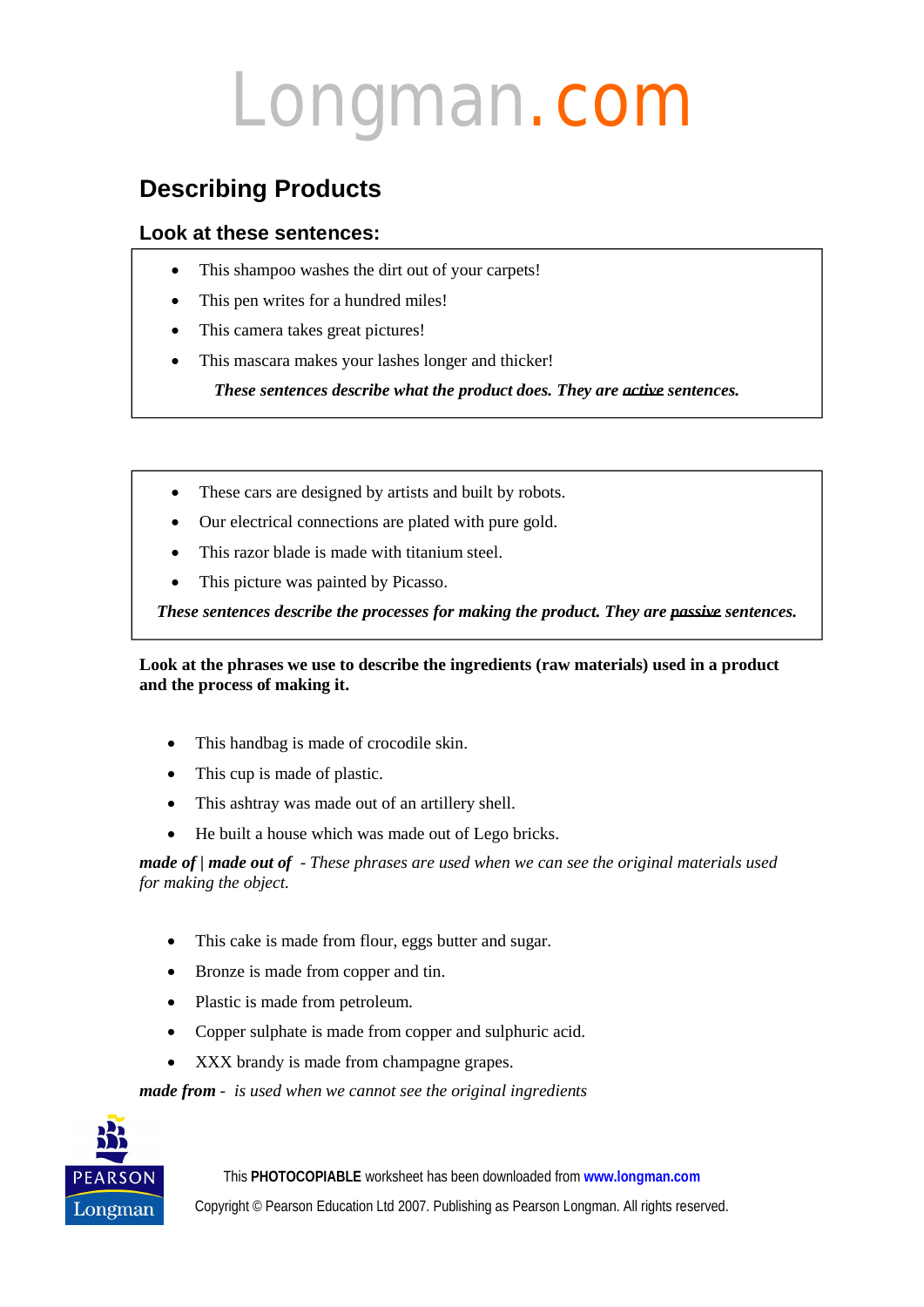- This pasta is made with fresh eggs.
- Our yoghurt is made with fresh fruit.

*made with - is a phrase used to mention an important ingredient (but not usually the largest ingredient) in the product*

- Our loudspeakers are made in Norway.
- This table was made in Sweden.
- These jeans were made in Turkey.
- This coffee was grown, picked, dried, roasted in Costa Rica.

*made in* - *is a phrase for describing the origin of the product.*

- Fabergé made this beautiful decorated egg for the Tsar's daughter.
- Michelangelo was making statues for the tomb of the Lorenzo de Medici.
- I'm making a sweater for my husband.
- She's making a cake for my birthday.

**made something for someone** - *is a phrase for describing the sponsor or intended recipient of a product.*

**made something for a reason** *- can also be used to describe the reason for making something.* 

- He made his scarf into a sling for his broken arm.
- He made the remains of the chicken into a delicious soup.
- She made the knitted squares of cloth into warm blankets.

**made something into** - is frequently used for describing a process of transformation.

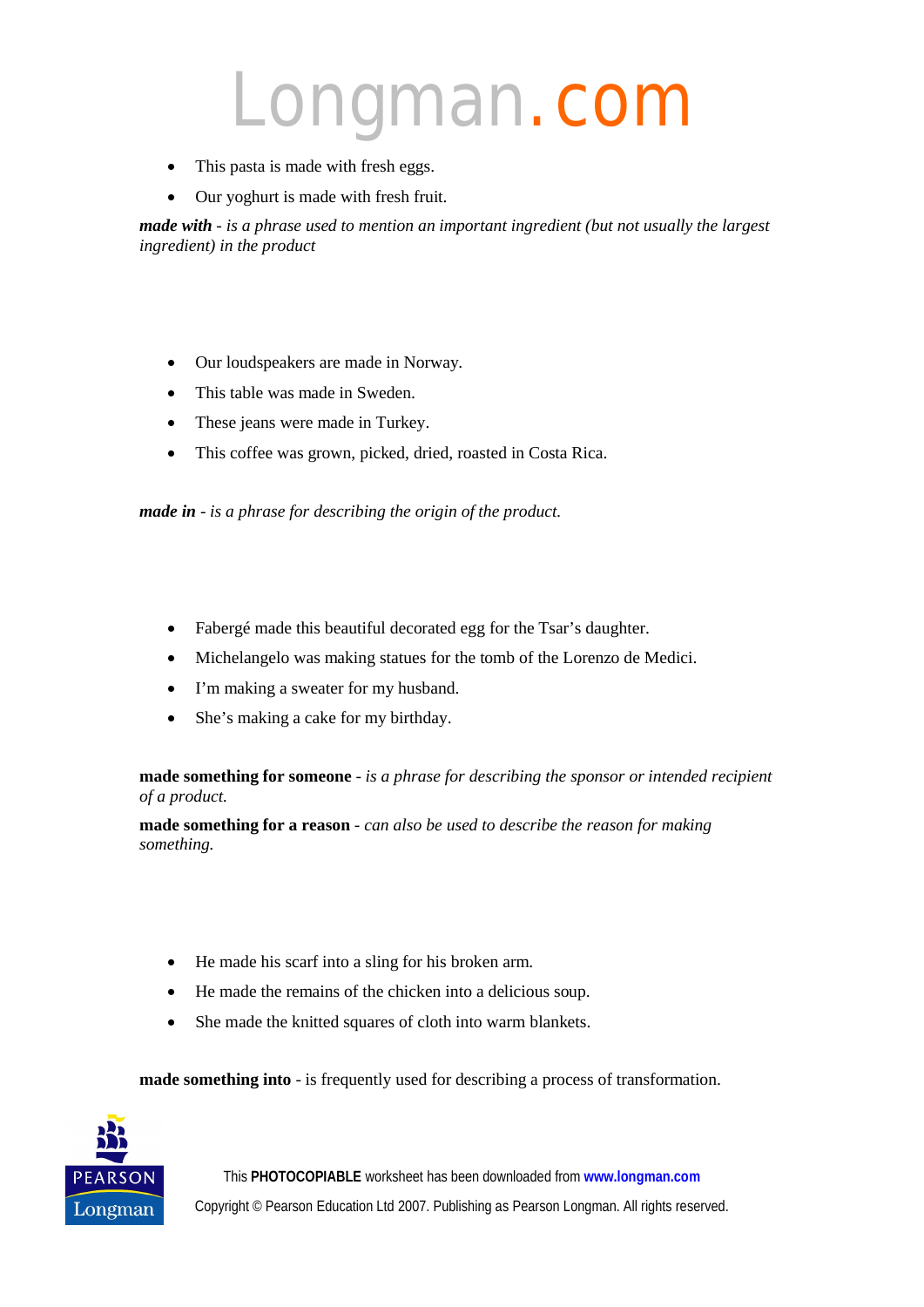#### **Exercises**

*Underline the appropriate words in these sentences.*

- 1. A football is made  $|\text{-of}|$  for  $|\text{in}|$  leather.
- 2. Leather is made | with | from | by | animal skins.
- 3. FIAT cars are made | from | in | by | Italy.
- 4. All our cakes are made | in | into | with | fresh cream.
- 5. *David Copperfield* was written | from | by | for | Charles Dickens.
- 6. It was decorated with flowers which were made | into | out of | for | sea shells!
- 7. This ice cream is made | with | out of | of | vanilla.
- 8. My wedding ring is made | with | of | by | gold.
- 9. Paper is made | into | from | by | wood from trees.
- 10. This soup is made | in | with | after | chicken and asparagus.
- 11. This photograph was taken | by | in | at | Thailand.
- 12. These songs are sung | in | of | by | Chilean singers.
- 13. I collected some wild flowers | of | from | for | my husband.
- 14. I've made some cakes | for | at | by | your birthday party.
- 15. The gardener made a building site | for | into | up | a beautiful garden.
- 16. This palace was built | by | with | for | the President.
- 17. Michelangelo carved the statue | in to | with | out of | Carrarra marble.
- 18. This vodka was made | of | by | in | Ukraine.
- 19. Did you hear the new song | of | from | by | the Atomic Kittens?
- 20. The winning goal was scored | from | with | by | David Beckham.